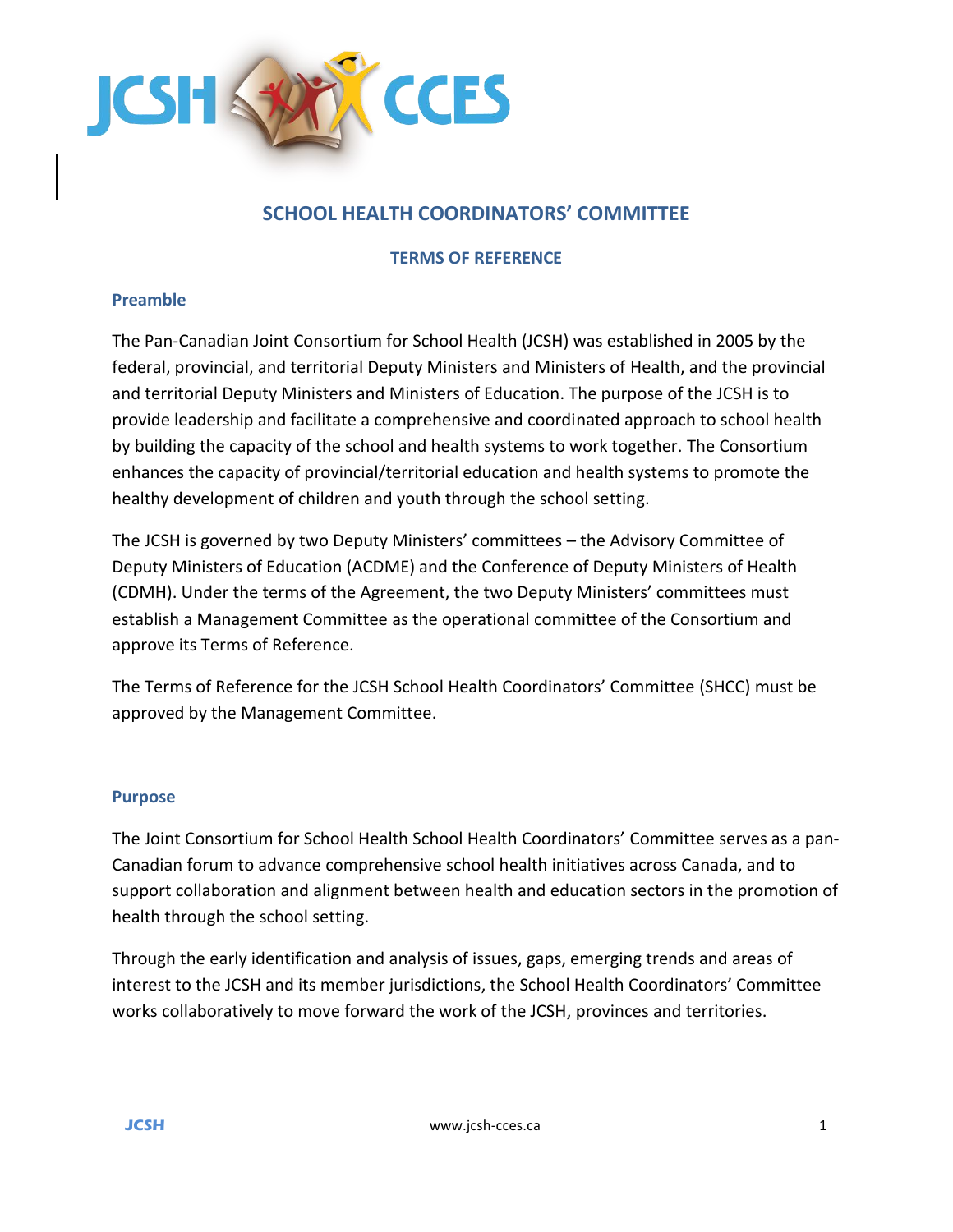### **Principles**

The School Health Coordinators' Committee will be guided by the following principles:

- *Partnership:* Members will support actions that strengthen partnerships across jurisdictional boundaries and across traditional health and education sectors.
- *Participation:* Members will contribute ideas and input to respond to requests from the JCSH Secretariat and other Committee members.
- *Collaboration:* Members will work together in a spirit of collaboration, and support actions that meet both their own jurisdictional needs and those of other member jurisdictions.
- *Integration***:** Members will support actions that further the integration of health the health and education sectors.
- *Effectiveness***:** Members will support actions that are based on effective and innovative practices.
- *Open Communication***:** Members will openly share information with other members when that information might affect the ability of the Consortium to meet its goals.
- *Promotion***:** Members will support the goals of the Consortium within their own jurisdictions.
- *Commitment to Timeliness***:** Members will support the operational requirements of the Secretariat by being engaged in the business of the Consortium and by ensuring actions are carried out in a timely manner.
- *Commitment to Mutual Support***:** As appropriate, and with the support of the JCSH Secretariat, Members will take leadership in moving forward work in areas of jurisdictional priority/interest.

# **Objectives**

The School Health Coordinators' Committee supports the work of the JCSH by:

- supporting collaboration and alignment between health and education sectors in the promotion of health through the school setting;
- facilitating a linkage between JCSH projects and jurisdictional experts to inform work on such projects;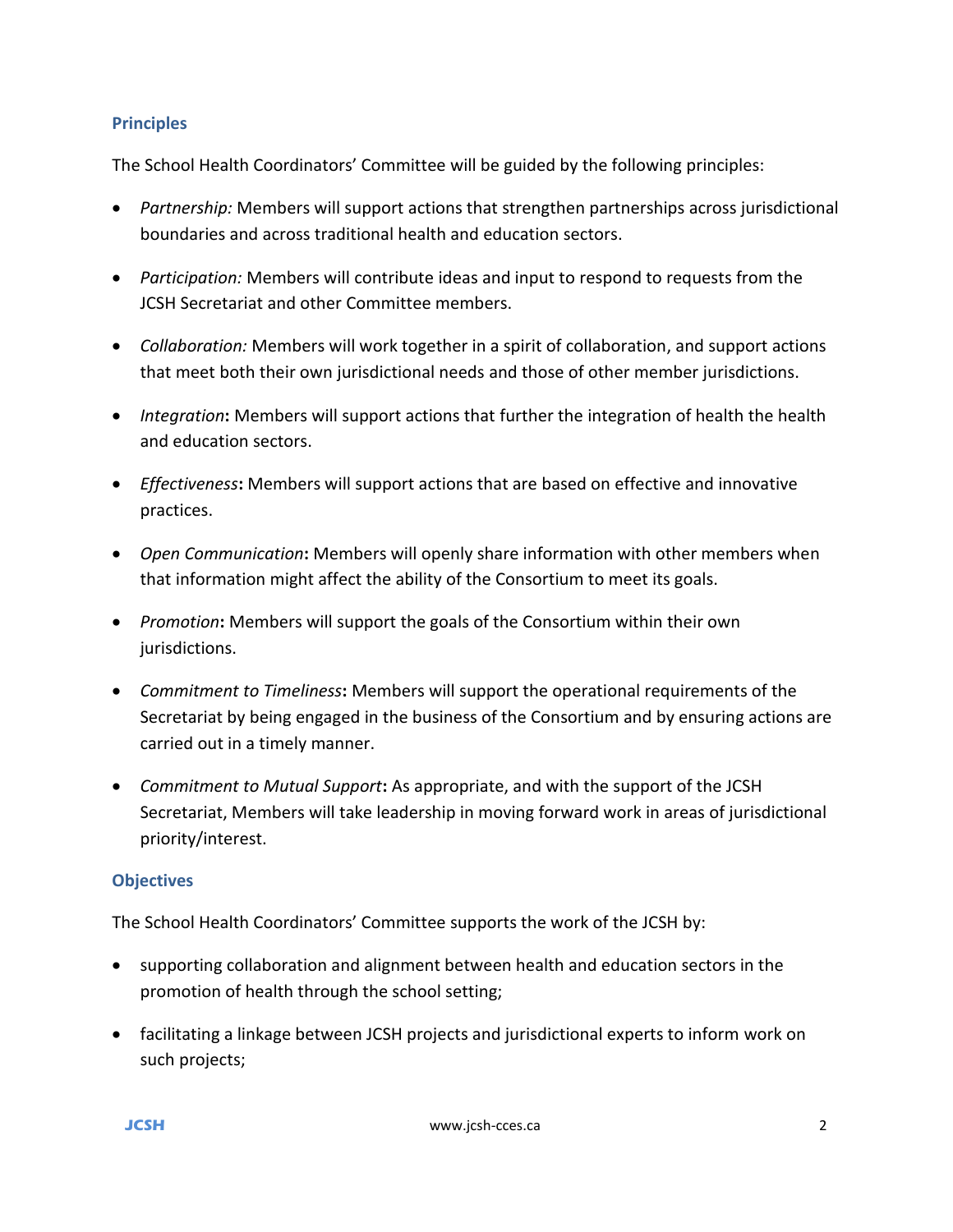- contributing jurisdictional expertise and contexts to the Consortium's overall understanding of, and action on, pan-Canadian initiatives;
- providing jurisdictional input into, and updates on, issues relevant to the work of the JCSH;
- providing input into JCSH initiatives (e.g. Annual Report, Communications);
- capitalizing on creating opportunities to represent the JCSH in local / provincial / national / international forums; and
- through the co-chairs, providing updates on the work of the SHCC to the Management Committee.

### **Membership and Process**

### *Membership*

The School Health Coordinators' Committee comprises:

- School Health Coordinators appointed by each JCSH member jurisdiction; and
- the JCSH Secretariat.

The SHCC invites representation from the Public Health Agency of Canada (PHAC) to participate in discussions in an advisory and funding capacity; however, such representative(s) are not SHCC member(s).

#### *Task Teams*

As appropriate, the School Health Coordinators' Committee may create task teams to support the work of the JCSH.

Task teams may develop their own Terms of Reference. Where a task team does not develop its own Terms of Reference, it is to be governed by the School Health Coordinators' Committee Terms of Reference, including budget provisions.

#### *Recommendations*

While the SHCC is not a decision making body, it makes recommendations to the Management Committee regarding issues and priorities relevant to the mandate of the JCSH.

When recommendations are required, they will be made through consensus whenever possible. Where not possible, a majority of the school health coordinators shall make the recommendation.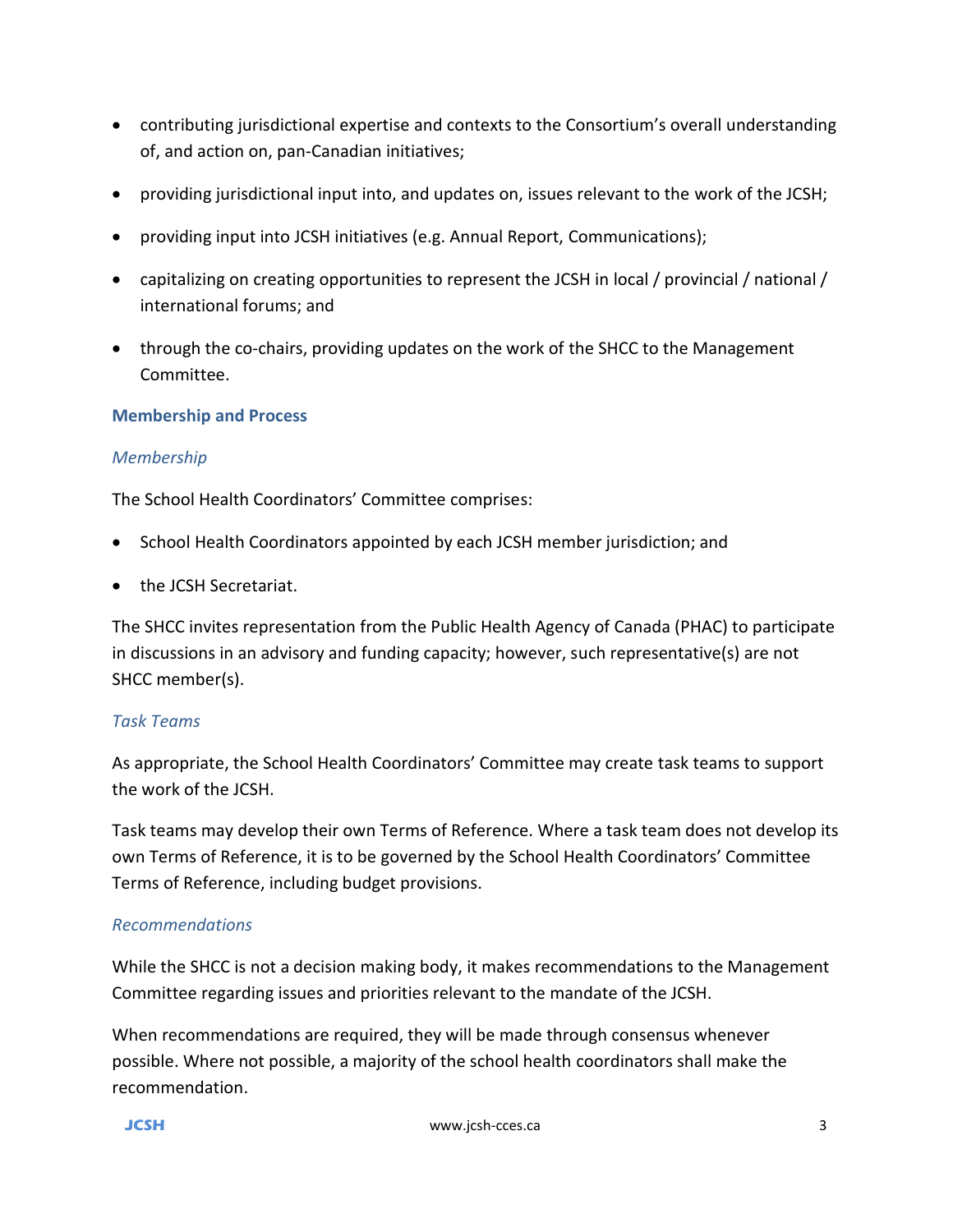SHCC Records of Discussion, as well as those of task teams, will reflect any non-consensus.

Each member of the committee (one vote per jurisdiction) will have an equal vote. A minimum of fifty percent of the committee is required to constitute a quorum for meetings.

# *Committee Chair*

The SHCC has two co-chairs:

- one on-going co-chair from the JCSH Secretariat host province (to remain in place for the duration of the five-year mandate); and
- one rotating provincial/territorial co-chair, to alternate every two years.

Co-chairs are supported in this function by the JCSH Secretariat.

Co-chairs are ex-officio members of each SHCC task team and may attend meetings of such teams as appropriate, bearing in mind the need for balance in co-chair and jurisdictional perspectives.

In consultation with the SHCC and/or the JCSH Secretariat, the SHCC may be formally represented by any Member.

# **Budget**

Face to face meetings are not required in this mandate and that any travel costs are the responsibility of the jurisdiction. Costs associated with meetings of the SHCC and its task teams are covered by the JCSH.

# **Accountability and Reporting**

The SHCC Co-Chairs report to the Management Committee on behalf of the SHCC.

Individual School Health Coordinators are accountable to their respective jurisdictions, and in the manner determined by individual jurisdictions.

# **Communications**

The SHCC keeps meeting records including records of its discussions.

Meeting records are available to:

- SHCC Members;
- SHCC representatives from the Public Health Agency of Canada; and